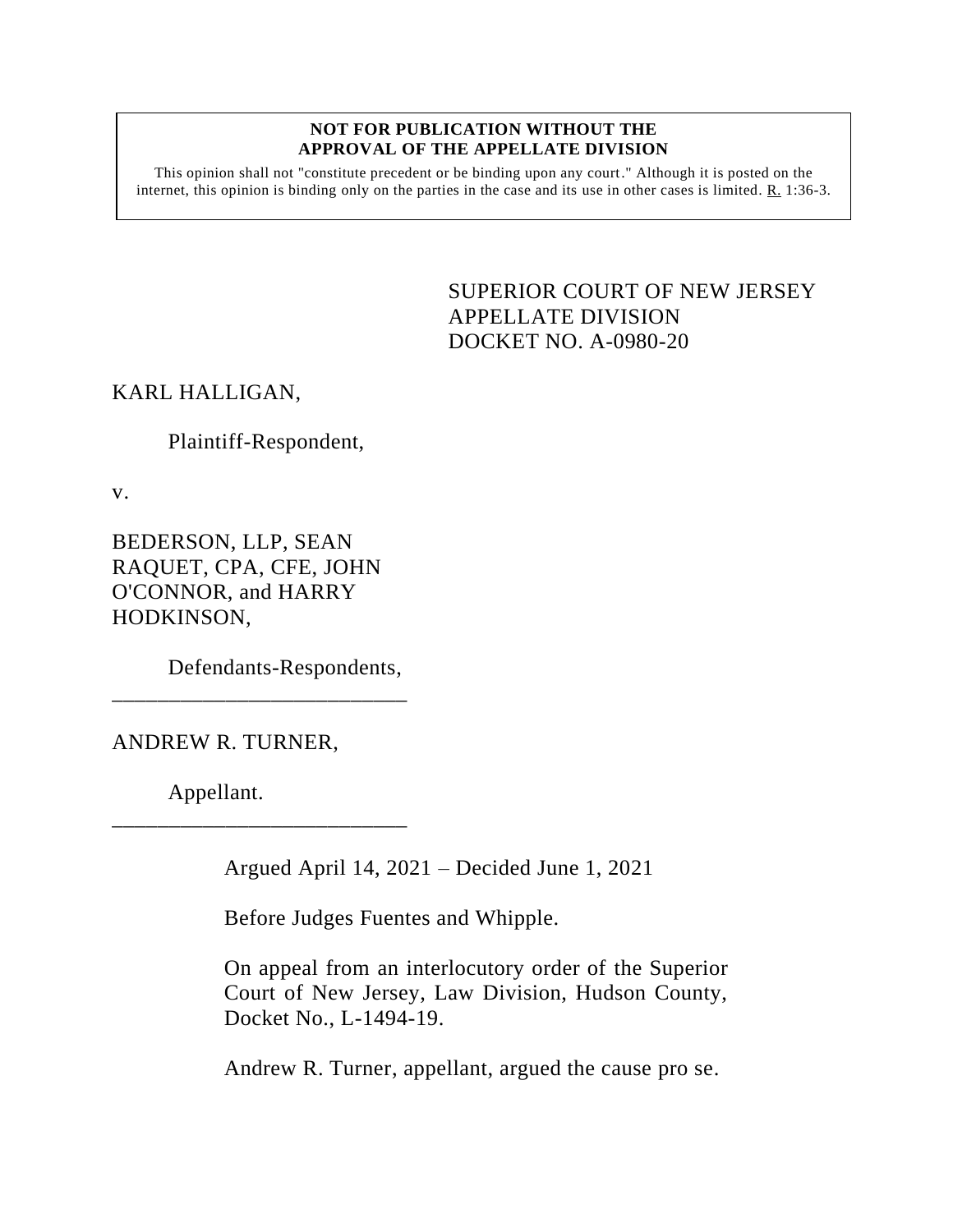Steven Menaker argued the cause for respondent (Chasen Lamparello Mallon & Cappuzzo, PC, attorneys; Steven Menaker, on the brief).

## PER CURIAM

On leave granted, appellant, Andrew Turner, an attorney, appeals the Law Division's October 16, 2020 order denying his motion to quash a subpoena. We affirm. We have drawn the following relevant facts from the record.

#### Halligan I.

Karl Halligan was the plaintiff during the two prior suits against the defendants. Halligan sued his former business partners, John O'Connor and Harry Hodkinson. Halligan, O'Connor, and Hodkinson formed two companies: Park Avenue Bar & Grill, LLC (Park Avenue), a restaurant and tavern; and H&H Real Estate Investments, LLC  $(H&H)<sup>1</sup>$  where Halligan was the managing member. For numerous reasons, Halligan's relationships with O'Connor and Hodkinson cooled, as early as when Park Avenue originally opened.

When Halligan filed his complaint in Halligan v. O'Connor (Halligan I), Docket No. HUD-C-55-12, he sought back salary, or management compensation payments, from the LLCs, O'Connor, and Hodkinson. Turner represented O'Connor and Hodkinson, and filed an answer and counterclaim seeking to

<sup>&</sup>lt;sup>1</sup> H&H owned the building where Park Avenue operated.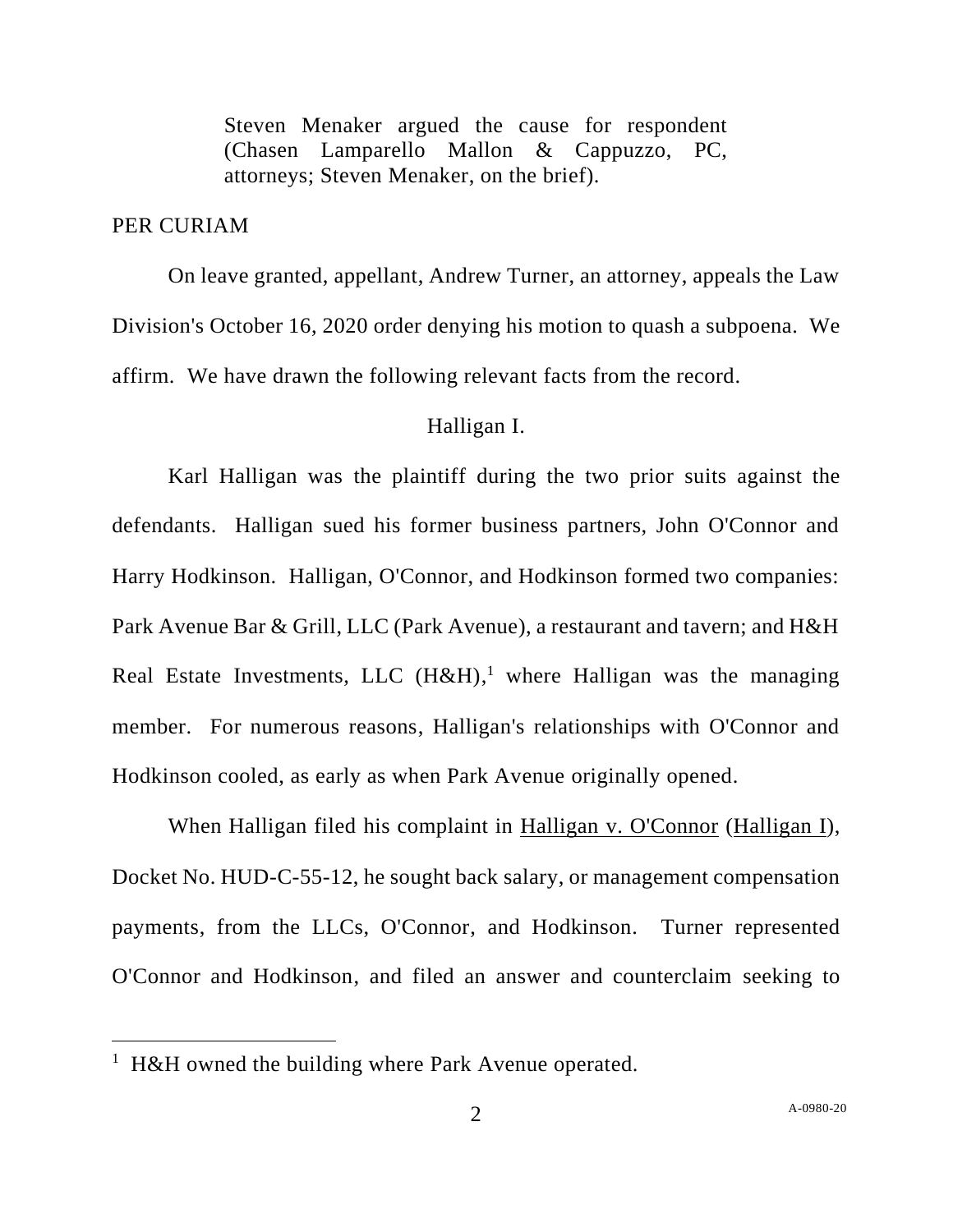dissociate Halligan from both businesses. Halligan's claims, and Hodkinson and O'Connor's counterclaims, were heard in a multi-day bench trial in the Chancery Division in 2013. This trial resulted in a judgment denying Halligan's attempt to force Hodkinson and O'Connor to sell their interest and his request for a valuation of the members' interest in the businesses. But the judge did grant Halligan's request for equity compensation, pro-rated salary compensation starting in April 2007, and reimbursement for taxes paid on behalf of the businesses.

The court denied O'Connor and Hodkinson's counterclaims for various personal and business accountings and monetary compensation from Halligan, but granted their request to dissociate Halligan from the businesses, with time for him to receive his interest and allocations. A modified judgment was entered on March 18, 2014, and Halligan relinquished management of the businesses to O'Connor and Hodkinson on March 21.

After Halligan relinquished management, Park Avenue filed for bankruptcy, starting with Chapter 11 reorganization, which was converted into a Chapter 7 liquidation that December. Bruce Levitt represented Park Avenue for the bankruptcy proceedings. On October 3, 2014, Turner wrote to O'Connor, Hodkinson, and Sean Raquet, a forensic accountant, during the bankruptcy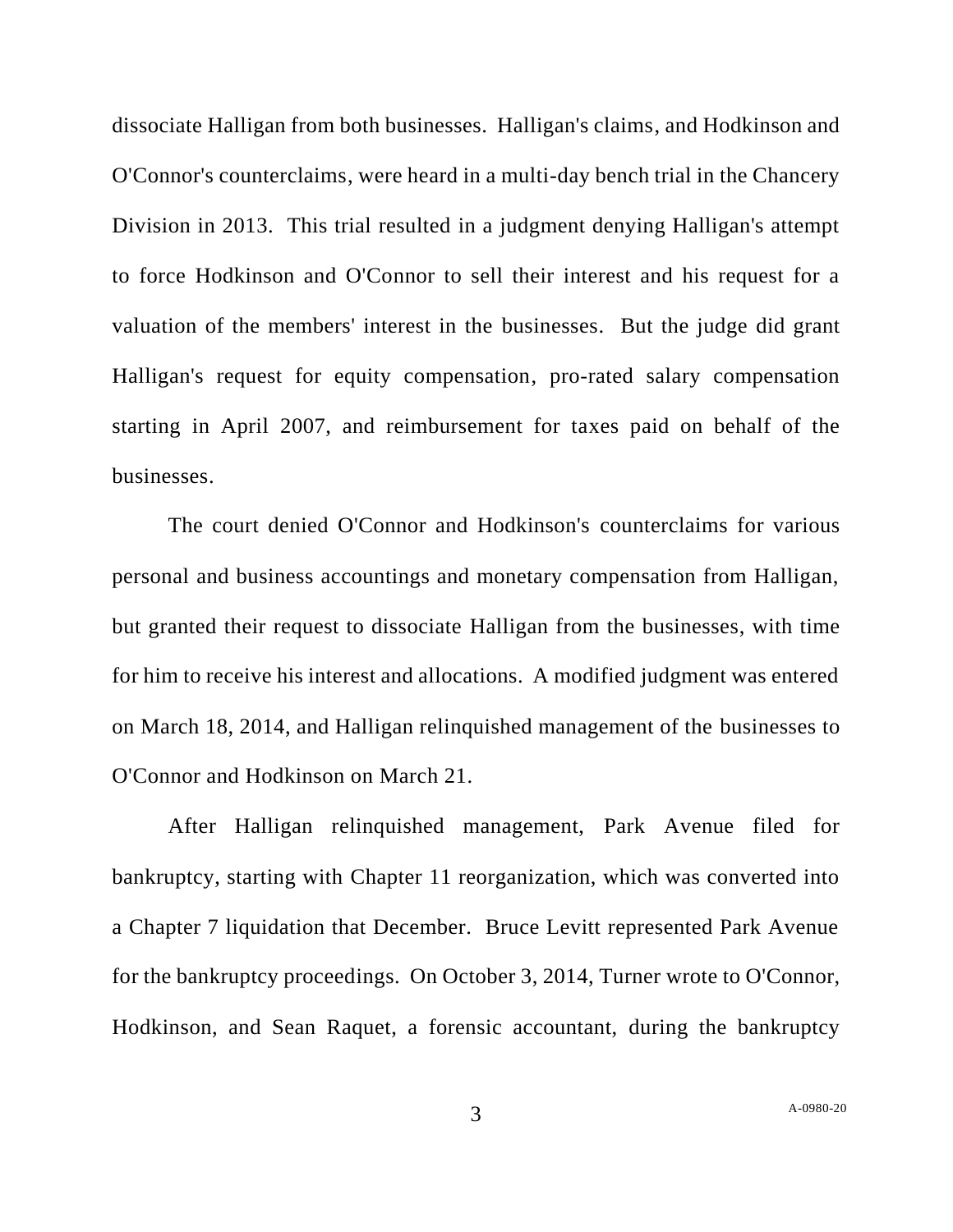proceedings to suggest O'Connor and Hodkinson work with Raquet and his firm, Bederson, LLP, to determine how money was spent during Halligan's managerial role. Turner advised that Levitt should also be apprised of Raquet's involvement, as bankruptcy counsel.

On November 3, 2014, O'Connor responded to this email, copying his wife, Elizabeth O'Connor; Hodkinson; Hodkinson's wife, Denise Hodkinson; appellant; and Raquet. O'Connor had found evidence in the businesses' records showing Halligan paid for personal birthday parties, sports tickets, vehicles, vacations, and other entertainment or goods out of company funds. Eight days later, O'Connor sent nineteen pages of statements purporting to show Halligan improperly using the partners', or businesses' funds. $2^2$ 

Hours after O'Connor sent the list of Halligan's alleged misappropriations, Raquet wrote to O'Connor telling him Levitt would prepare the documents to have him represent same in the bankruptcy proceedings.<sup>3</sup> Raquet also told O'Connor the "Bederson report" would serve a dual purpose; once in the

<sup>2</sup> Denise, Elizabeth, Raquet, Hodkinson, and appellant were copied on this email.

<sup>&</sup>lt;sup>3</sup> This email appears to be between only Raquet and O'Connor, based on the record provided.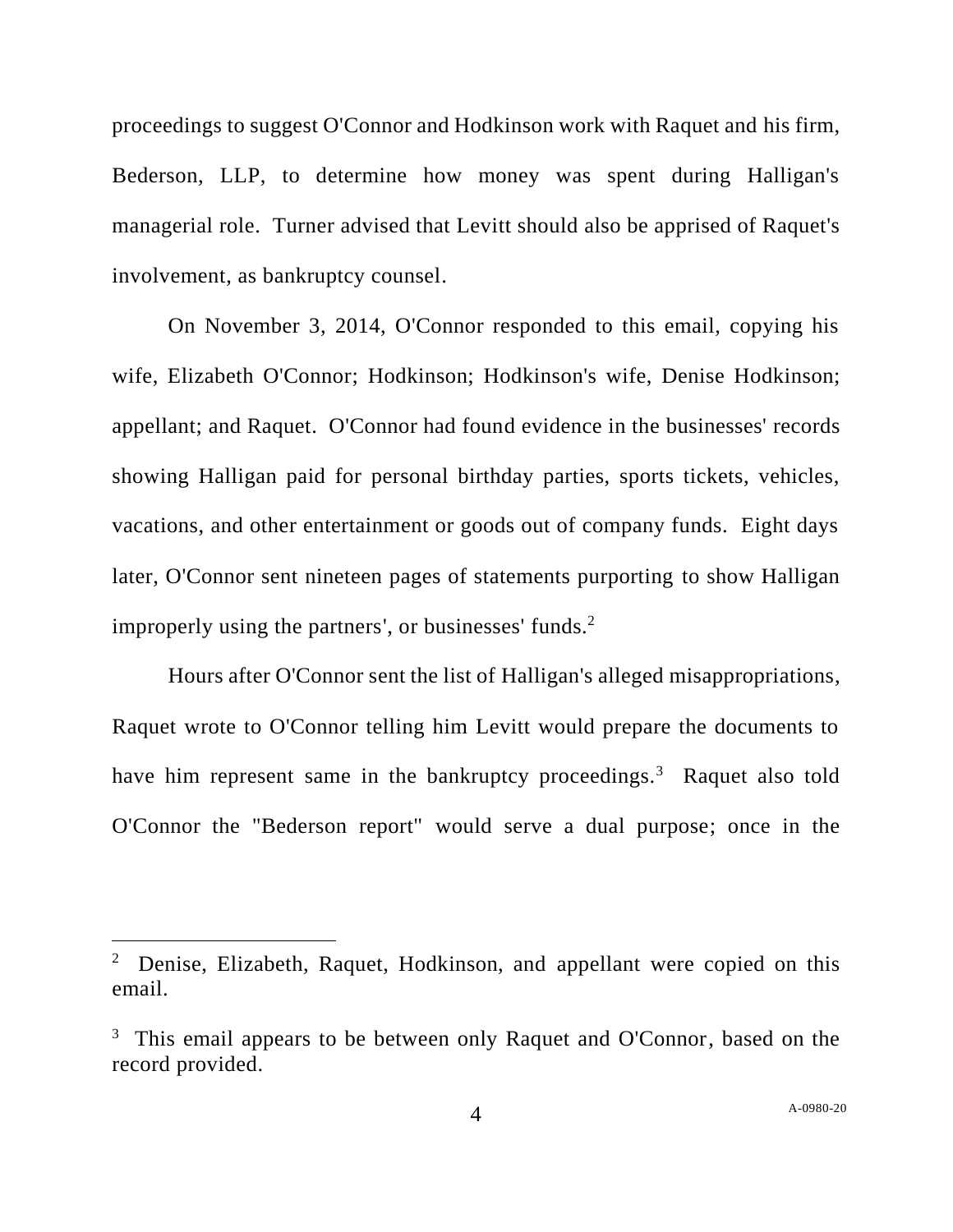bankruptcy process and once in the ongoing litigation between the three partners.<sup>4</sup>

On November 17, 2014, Raquet submitted the Bederson report to Levitt. The report alleged Halligan converted between \$1,490,000 and \$1,820,000 from Park Avenue, and the bankruptcy trustee sought to recoup this amount through an adversarial proceeding against Halligan. In essence, it was only the Bederson report that supported these figures. Further, the Bederson report was also used in November by appellant, on behalf of the businesses, to move to partially vacate Halligan's judgment because he purportedly improperly failed to plead the LLCs as defendants and lied about his compensation from the companies.

To resolve the improper pleading and the motion to vacate, the court allowed Halligan to amend his complaint and include Park Avenue and H&H on March 20, 2015, and issued a conforming order on April 6, 2015. On August 25, 2015, Halligan filed the amended complaint only against H&H, the Park Avenue assets were sold in May 2015 as a part of its Chapter 7 liquidation. Halligan retained Gwyneth Murray-Nolan in this proceeding, and Turner represented O'Connor and Hodkinson. The property H&H owned was sold for

<sup>&</sup>lt;sup>4</sup> Turner, Hodkinson, and Elizabeth were copied on this email.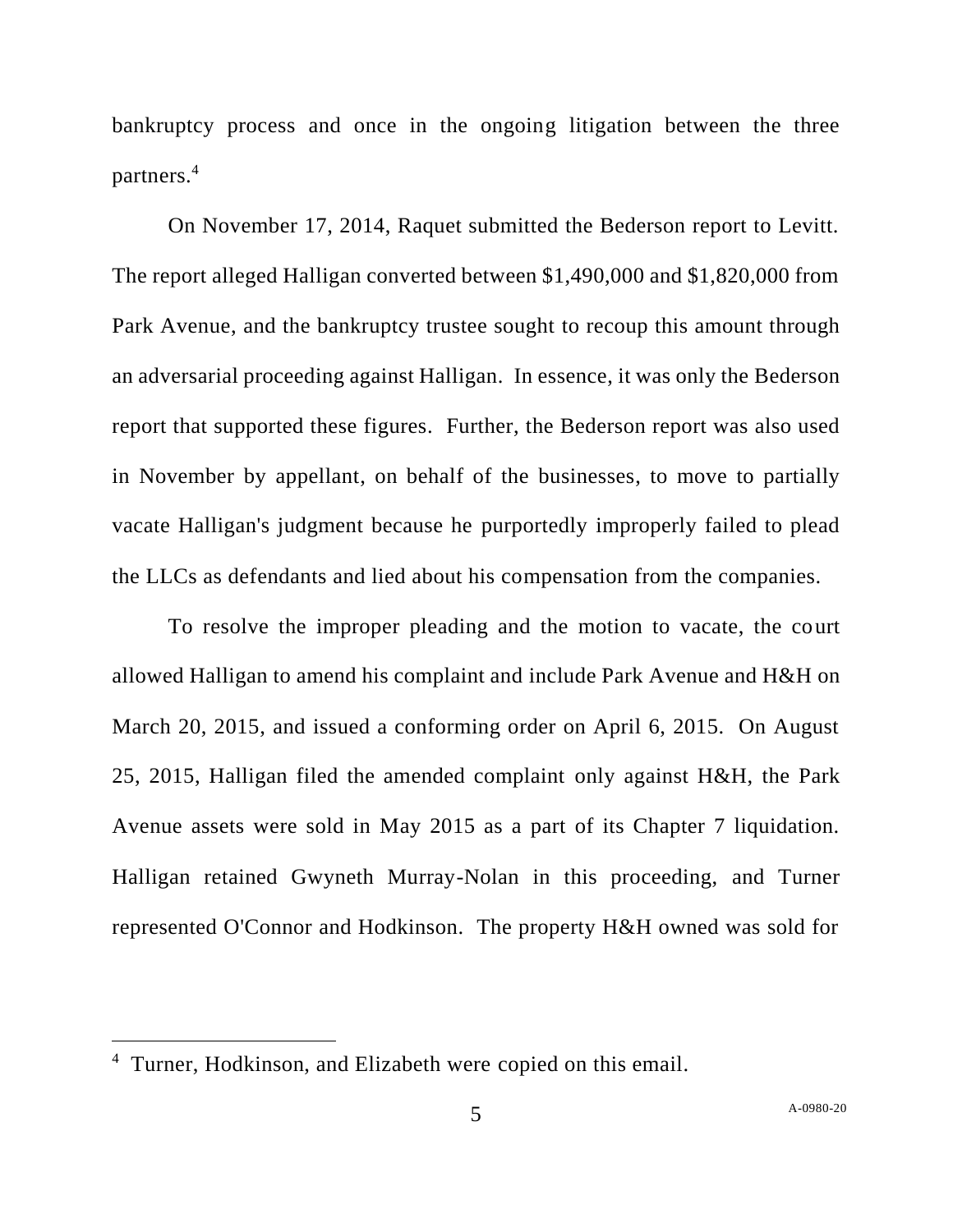\$1,100,000, and the net proceeds, \$845,151.56, were deposited into Murray-Nolan's trust account.

In July 2017, Murray-Nolan moved for the payment of her counsel fees and submitted a certification declaring that O'Connor and Hodkinson retained her to represent H&H, and that she had their approval. Hodkinson's accompanying certification, prepared by Murray-Nolan, stated that he executed her retainer agreement, was satisfied with her firm's representation, and requested her bill be paid.

That same month, on July 26, 2017, Hodkinson informed the trial court he and O'Connor were having a conflict, which led to them not speaking for at least a year prior. Hodkinson also stated he did not actually approve of Murray-Nolan being awarded counsel fees. Eventually, on July 26, 2019, the court allowed Halligan to withdraw his funds from the escrow account to satisfy his prior judgment.

#### Halligan II.

While the order to withdraw funds was pending, Halligan filed the instant case, Halligan v. O'Connor (Halligan II), Docket No. HUD-L-1494-19, on April 11, 2019, alleging fraud and intentional misrepresentation against O'Connor, Hodkinson, Raquet, and Bederson for how they presented the report and the list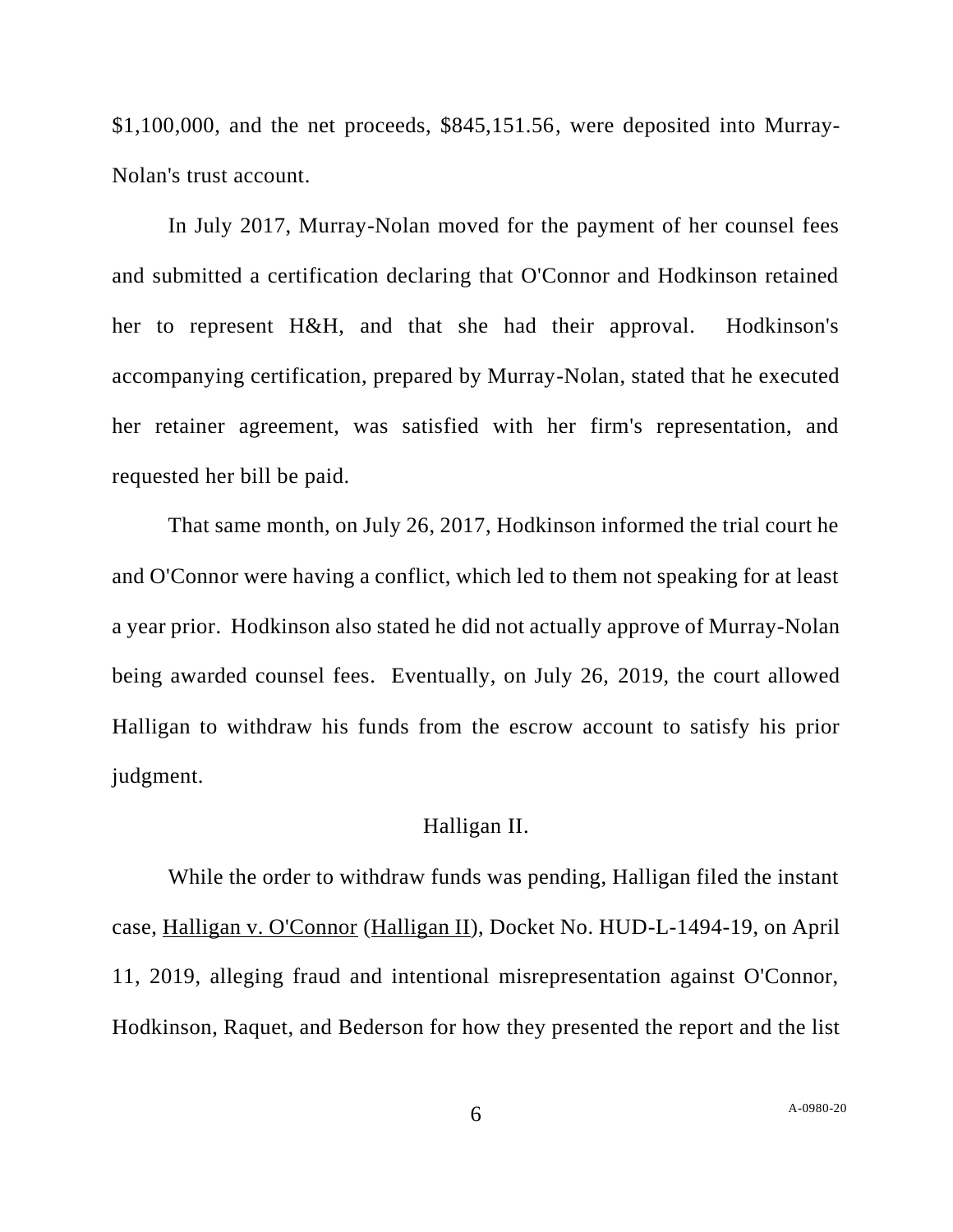of alleged improper charges Halligan made. Turner was served two subpoenas duces tecum, with the latest being August 28, 2020. The subpoenas seek documents related to Turner's correspondence, draft reports, representation, or communications.

Hodkinson appeared for his deposition in this case on September 8, 2020, wherein he waived the attorney-client privilege as to himself and Turner. Turner then moved to quash the subpoena seeking appellant's oral deposition and relevant documents on September 25, 2020, which was denied by the court on October 16, 2020. This appeal followed.

## I.

We review a trial court's decision to quash a subpoena under a deferential standard of review; therefore, decisions regarding "discovery matters are upheld unless they constitute an abuse of discretion." In re Custodian of Records, Criminal Div. Manager, 214 N.J. 147, 162-63 (2013) (citing Pomerantz Paper Corp. v. New Cmty. Corp., 207 N.J. 344, 371 (2011)). Although a trial court's decision regarding the assertion of a privilege may call for de novo review, the court here did not order disclosure of privileged materials, directly or inferentially, besides those from Hodkinson, who waived his privilege. Manalapan Realty, L.P. v. Manalapan Twp. Comm., 140 N.J. 366, 378 (1995).

7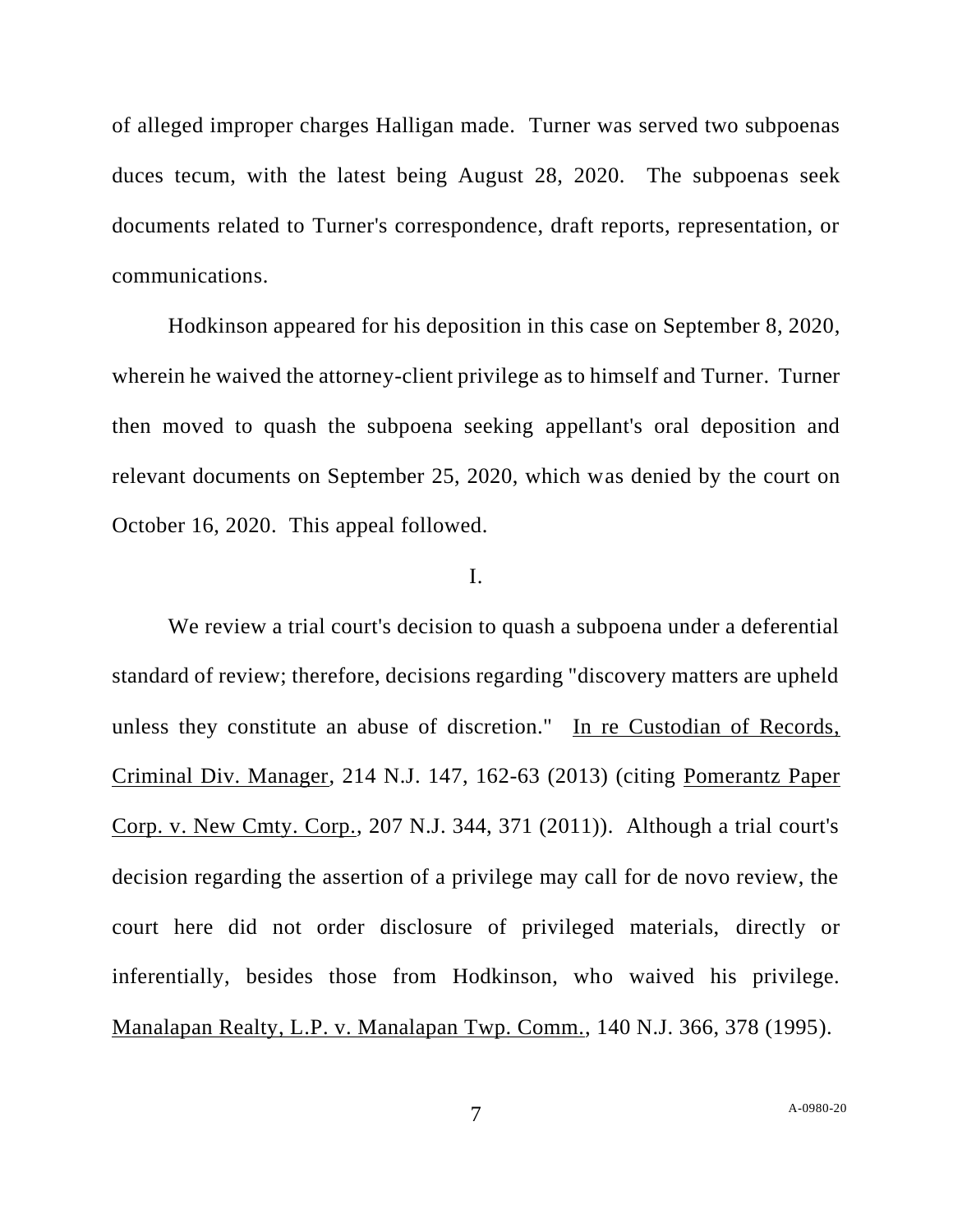Generally, parties may discover non-privileged information "which is relevant to the subject matter involved in the pending action." R. 4:10-2(a). If the discovery requests are "reasonably calculated to lead to the discovery of admissible evidence," an opponent's objection that the information will be inadmissible at trial is unavailing. Id. Nonetheless, "the scope of discovery is not infinite." K.S. v. ABC Prof'l Corp., 330 N.J. Super. 288, 291 (App. Div. 2000).

Here, Turner argues the court committed plain error by allowing Halligan's attorney to seek records of communications between himself and O'Connor. But that is simply not what the court's order did or said. The trial court's evaluation of the communication was straightforward in this regard:

> Denied as this [c]ourt finds Mr. Hodkinson did in fact waive his privilege in regard to his own communications with former attorney [appellant] per page [eleven] of his September 8, 2020 deposition. In Fellerman v. Bradley the Court emphasized "the privilege belongs to the client, rather than the attorney." 99 N.J. 493, 498 (1985). Moreover, N.J.S.A.[ ]2A:84- 20 explains, "[a] communication made in the course of the relationship between lawyer and client shall be presumed to have been made in professional confidence unless knowingly made within the hearing of some person whose presence nullified the privilege." Here, the [c]ourt will allow the subpoena as to the communications between Turner and Hod[kinson], as well as any communications sent to or had in the presence of non-clients including, Sean Raquet, Denise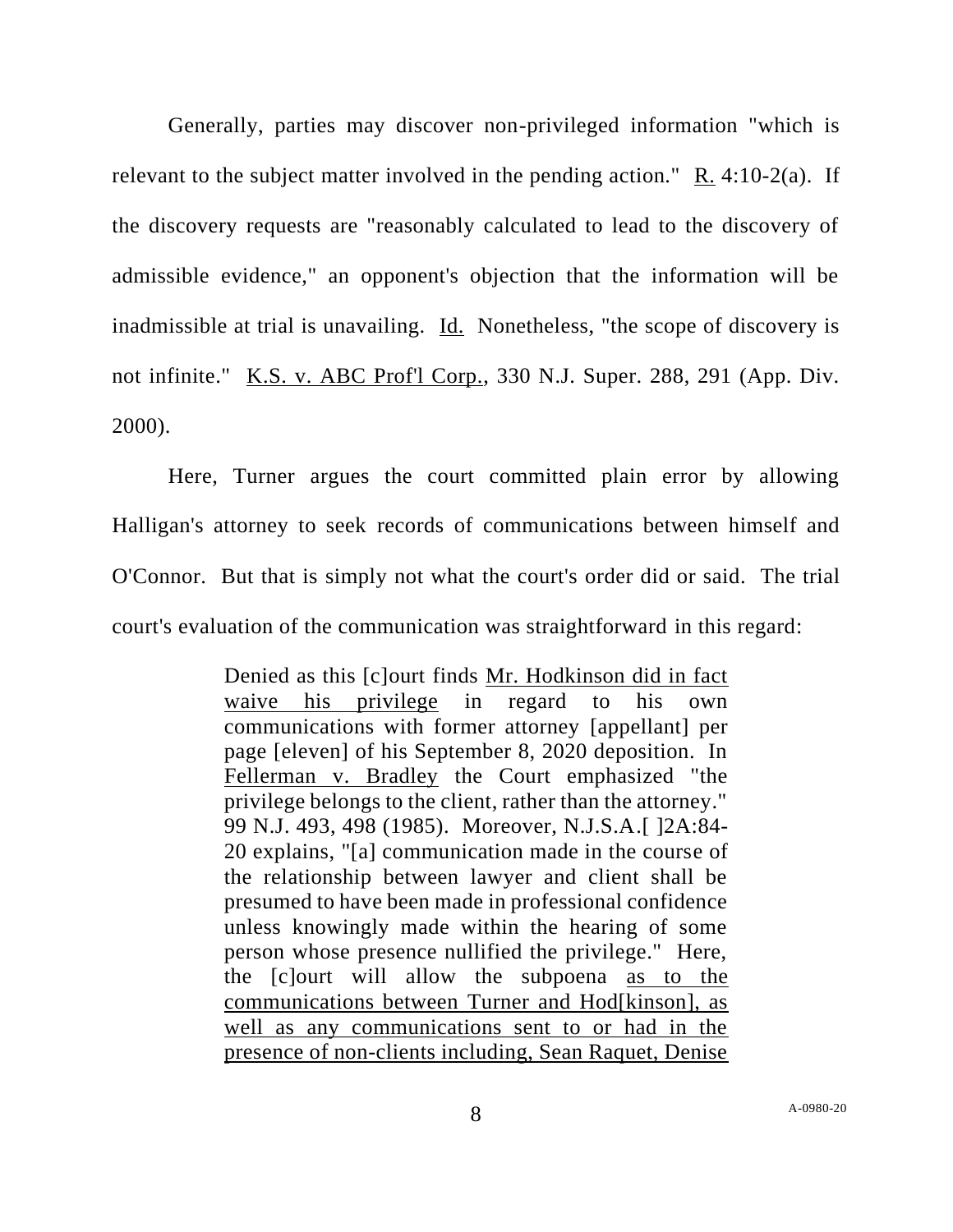# Hodkinson, Elizabeth O'Connor, Bruce Levitt, and Bederson, LLP.

[(Emphasis added).]

Turner argues although Hodkinson waived the privilege, O'Connor did not, thus he essentially asserts a blanket privilege over any discovery that may involve himself and O'Connor, on O'Connor's behalf. Based on our review of the record, the elements necessary for Turner to assert the attorney-client privilege, which O'Connor did expressly preserve, are not present in the order entered by the court. Moreover, had the court granted Turner's motion, the court would have foreclosed Halligan's ability to depose him regarding non-privileged information. R. 4:10-2(a). Instead, Turner may assert the privilege in response to questions or document requests that would require him to reveal properly confidential communications on a question-by-question basis.

Turner also argues certain emails Hodkinson produced during discovery between himself and others are privileged, which indicates alternative availability of the sought communications, including:

> - [F]rom Turner to O'Connor, on which Hodkinson and third parties<sup>5</sup> were copied, recommending that Raquet be retained to perform "a forensic trail of monies

<sup>&</sup>lt;sup>5</sup> The third parties referred to here are Denise Hodkinson and Elizabeth O'Connor.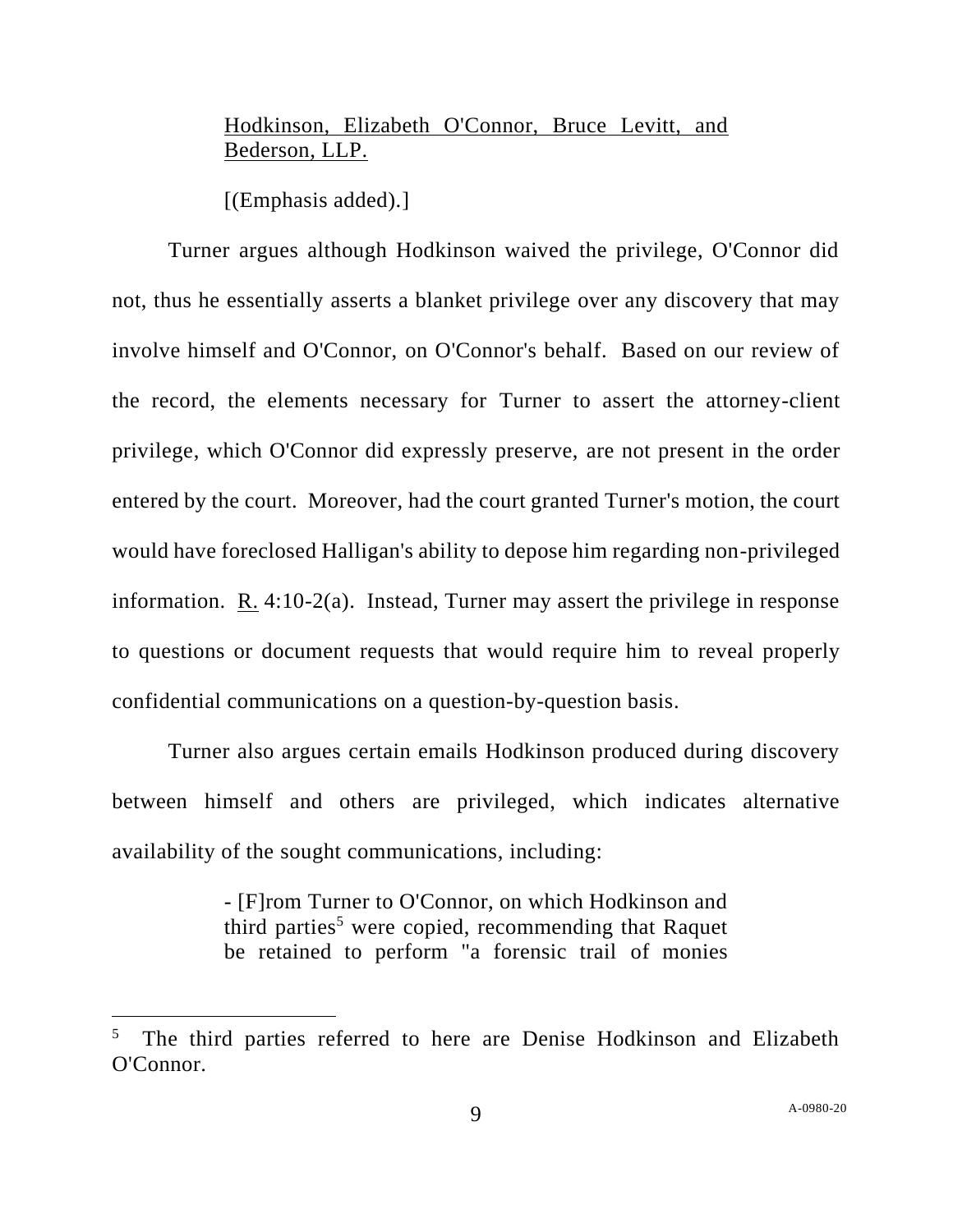funneled through the business under Mr. Halligan's term of operation";

- [F]rom O'Connor to Raquet, on which third parties and Turner were copied, reporting on his compilation of information for Raquet's report;

- [F]rom O'Connor to Raquet, on which third parties and Turner were copied, forwarding nineteen pages of Quick Books account entries listing the "offending payments"; and,

- [F]rom Raquet to O'Connor, a third party, and Turner, advising that his report could be used "in both the [b]ankruptcy process and the [s]tate [c]ourt litigation."

## II.

"[T]here is a presumption that a communication made in a lawyer-client relationship has been made in professional confidence[,]" and where "applicable, '[the privilege] must be given as broad a scope as its rationale requires.'" Hedden v. Kean Univ., 434 N.J. Super. 10, 12 (2013) (quoting United Jersey Bank v. Wolosoff, 196 N.J. Super. 553, 561 (App. Div. 1984)). Ordinarily, the attorney-client privilege is waived when confidential communications are revealed to a third party. O'Boyle v. Borough of Longport, 218 N.J. 168, 186 (2014) (citations omitted). Here, the court allowed the communications that included Denise Hodkinson, Elizabeth O'Connor, Raquet, and Bederson to be discoverable as to Turner vis-à-vis the non-party disclosure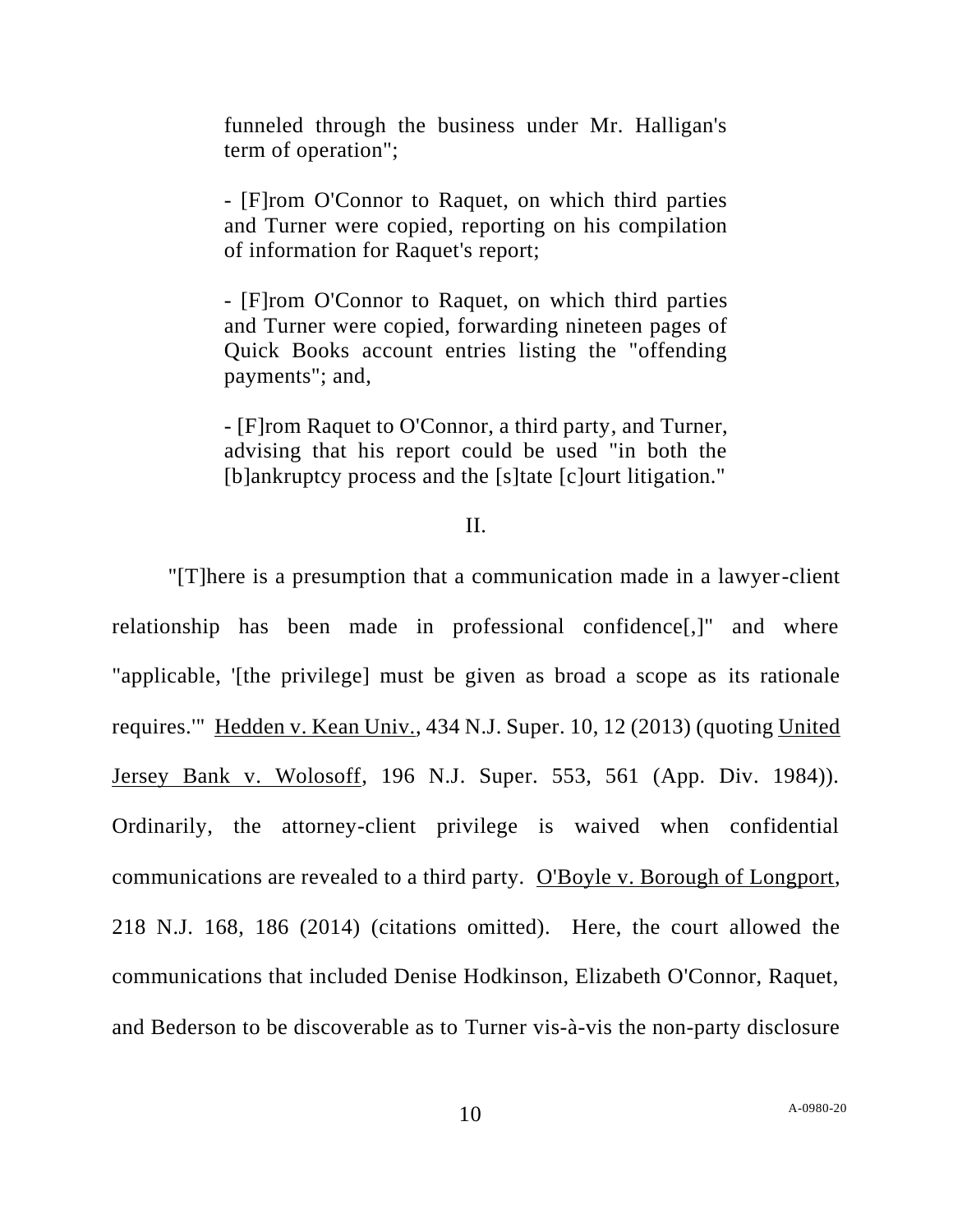exception to the privilege. The court did not, however, require Turner to disclose those communications with O'Connor that did not include the third parties. Turner made no attempt to explain why the spouses of the parties were included here, and accordingly, we defer to the court's interpretation of whether Denise and Elizabeth were third parties for the purpose of vitiating the privilege. In re Custodian of Records, Criminal Div. Manager, 214 N.J. at 162-63 (citing Pomerantz Paper Corp., 207 N.J. at 371).

"[T]he privilege accords the shield of secrecy only with respect to confidential communications made within the context of the strict relation of attorney and client." United Jersey Bank, 196 N.J. Super. at 562. Here, the court recognized, as did our Supreme Court in State v. Mauti, that "any party is free to waive a privilege." 208 N.J. 519, 537-38 (2012). Under N.J.R.E. 530, a privilege may be explicitly waived by contract, or by making or consenting to disclosure of privileged communications, "without coercion and with knowledge of [the client's] right or privilege." Hedden, 434 N.J. Super. at 15 (quoting N.J.R.E. 530). "[O]ur courts have also recognized that a privilege may be waived 'implicitly' where a party puts a confidential communication 'in issue' in a litigation." Mauti, 208 N.J. at 532 (quoting Kinsella v. Kinsella, 150 N.J. 276, 300 (1997)).